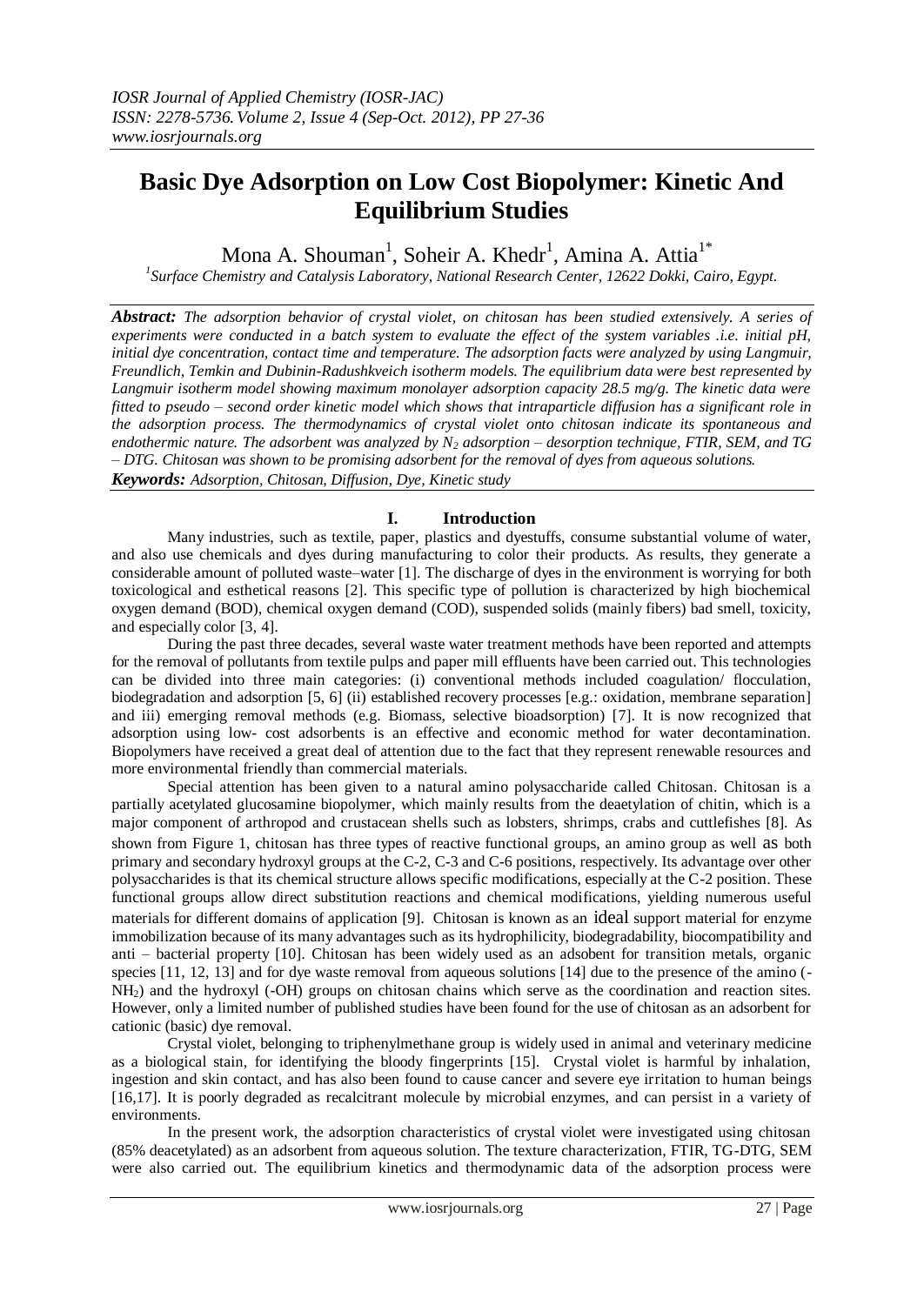evaluated to study the adsorption mechanism of crystal violet onto chitosan. The results of this work are anticipated to be essential to ensuring the practical use of chitosan in color removal from waste water.

## **II. Experimental**

## **2.1 Adsorbent**

The raw material, exoskeleton of fresh shrimp shell for preparation of chitin and chitosan was obtained from fish markets. The shells and heads of fresh shrimp were thoroughly and repeatedly washed in water and sun dried. The raw material was completely immersed (steel container) in 1.25 mol/L NaOH solution and boiled for one hour for deprotonisation. After cooling, the alkali was drained off and washed repeatedly with ionized water to obtain neutral pH. The contents were transferred in a plastic container and 5 % HCL was added and allowed to act for one hour to remove  $CaCO<sub>3</sub>$  [18, 19]. The acid was decanted and repeatedly washed with water and then with ionized water. The excess water from the chitin obtained is removed by squeezing in a sterile lint cloth and air dried. The resulting insoluble solid (chitin) was deacetylated in 5N NaOH at  $110^{\circ}$ C for 3h. The NaOH was quickly drained off and the content was repeatedly washed with water and finally with deionized water. The prepared chitosan flakes was sterilized with ethylene oxide and packed in pre autoclaved polyethylene containers. (Figure 1)

The deactylation degree was determined and calculated from the following relationships, by using FTIR spectrophotometer [19].

$$
DD = 100 - \frac{A_{1660 \text{ cm}} - 1_{A_{3650 \text{ cm}} - 1}}{1.33} \text{ X } 100 \tag{1}
$$

#### 2.2 Adsorbate

Crystal violet dye (CI= 42555, chemical formula  $C_{25}H_{30}N_3Cl$ , and  $\lambda_{max} = 586$  mm) was purchased from Sigma Chemical Company USA, and used without chemical purification (Figure 2). The stock solution was prepared by dissolving an accurate weighed 250 mg of dye in one liter of distilled water. The experimental solutions of desired concentrations were obtained by successive dilutions with double distilled water.

#### **2.3 Characterization of the Adsorbent**

The morphology of chitosan was investigated using scanning electron microscope (JEOL JMS- 840). FTIR spectra of chitosan was obtained by a Perkin – Elmer FTIR spectrophotometer, model Sepectrum 1000, to analyse the surface functional groups of chitosan in the range of  $4000 - 400$  cm<sup>-1</sup>. The structure of chitosan was investigated by N<sub>2</sub> adsorption isotherms at 77K with Qutachrome NOVA Automated Gas sorption, version 1.12. Prepared chitosan was subjected to thermogravimetric analysis TG/DTA using Perkin Elmer Diamond analyzer instrument. Runs were carried out at linear heating rate 10 °C/min from 50 to 1000°C under high purity nitrogen. Thermal drying method was used in the determination of moisture content of the samples. 1.0g of the dried activated carbons were weighed and placed in an oven and dried at 105°C to constant weight for 4h according to the method of Rengaraj [20]. To determine the ash content of chitosan, the standard test method for ash content-ASTM D2866-94 was used. Some physicochemical properties of chitosan are given in Table 1.

## **2.4 Adsorption Experimental Methods and Measurements**

Adsorption isotherm experiments were carried out by agitating (0.15g) adsorbent in 100 ml dye solution having concentrations ranging from  $10 - 60$  mg/L with pH of 8 and temperatures (293, 313 and 323K) in 250 ml conical flasks. Shaking was carried out for 24 h in an incubator shaker operating at 150 rpm.

The effect of pH, varied between  $2 - 10$ , was studied by adjusting the pH of the dye solution using dilute  $H_2SO_4$  and NaOH solution. The pH tests, the dye concentration (100 mg/L), the adsorption time (2h), the stirring speed (150 rpm), and at room temperature were used.

For the adsorption kinetic experiments, the amount of dye adsorption was determined by analyzing the solution at appropriate time intervals. The experiments were conducted by agitating (1g) adsorbent in 500 ml dye solution at three different initial concentration (75, 150 and 250 mg/L) with pH of 8 at room temperature in a shaker operating at 150 rpm.

The solution and solid phase were separated by centrifugation at 150 rpm for five minutes. All basic crystal violet solutions were diluted with distilled water and analyzed using Shimadzu UV – visible 2401 PC spectrophotometer. The dye adsorption capacity at equilibrium  $q_e$  can be calculated from the equation given below

$$
q_e = \frac{V(\mathcal{C}_o - \mathcal{C}_e)}{m} \tag{2}
$$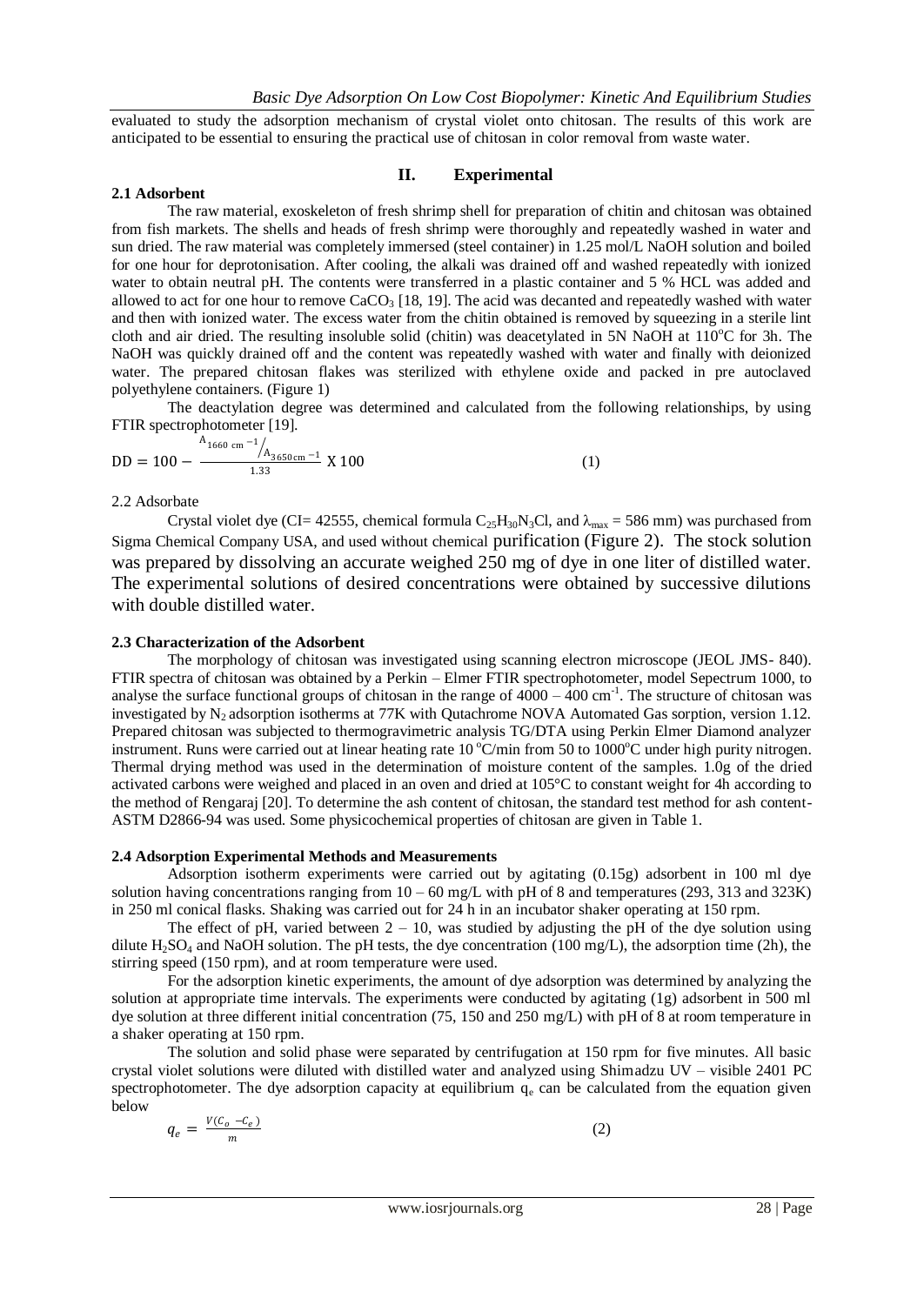where  $C_o$  (mg/L) is the initial dye concentration in liquid phase,  $C_e$  (mg/L) denotes the dye concentration in liquid phase at equilibrium, V (L) represents the total volume of the dye solution, and m(g) is the mass of the adsorbent.

#### **3.1 Effect of Initial pH**

# **III. Results and Discussion**

The pH value of the dye solution plays an important role in the entire adsorption process and particularly in adsorption capacities. As revealed from Figure 3, by increasing the pH value, the dye uptake increases from 5% to 60% [21, 22]. The maximum uptake was observed at pH=8. This can be explained on the basis that the pH of the solution affects the surface charge of the adsorbent. The amino groups of chitosan are protonated under acidic conditions according to the following reaction:

$$
R - NH_2 + H^+ \longrightarrow R - NH_3^+ \tag{3}
$$

Also, the cationic dye give positively charged ions when dissolved in water. Reported  $\rm pH_{\rm pzc}$  value for chitosan was 6.6 [23]. At pH values lower than the corresponding  $pH_{pzc}$ , the adsorbent will have a net positive charge. Thus, strong coulombic repulsions are developed between the adsorbent and dye. However, at pH values higher than the corresponding  $pH<sub>pze</sub>$  values of the adsorbent, repulsive forces are weakened since the amino groups of sorbent are deprotonated, thereby resulting in an increased adsorption of dye due to increasing the electrostatic attraction between the positively charged functional groups located on the basic dye and the negatively charged surface of the adsorbent (-OH groups of the chitosan).

#### **3.2 Effect of Contact Time and Initial Dye Concentration**

Figure 4 shows the adsorption capacity versus the adsorption time at various initial crystal violet concentrations. It indicated that the contact time needed for crystal violet solutions (initial concentrations of 75– 250 mg/L, pH =8 and at room temperature) to reach equilibrium was around 4 h. This observation could be explained by the theory that in the process of dye adsorption, initially the dye molecules have to first encounter the boundary layer effect and then diffuse from the boundary layer film onto adsorbent surface and then finally, they have to diffuse into the porous structure of the adsorbent [24]. Therefore, crystal violet solutions of higher initial concentrations will take relatively longer contact time to attain equilibrium due to higher amount of dye molecules.

As can be seen from Figure 4, the amount of crystal violet adsorbed on chitosan increases with time and, at some point in time, it reaches a constant value beyond which no more crystal violet is further removed from the solution. At this point, the amount of the dye desorbing from chitosan is in a state of dynamic equilibrium with the amount of the dye being adsorbed on chitosan. In other words, fast diffusion onto the external surface of the adsorbent was followed by fast pore diffusion into the intra particle matrix to attain rapid equilibrium. The amount of dye adsorbed at the equilibrium time reflects the maximum adsorption capacity of the adsorbent under those operating conditions. In this study, the adsorption capacity at equilibrium  $(q_e)$ increased from 12 to 28 mg/g with an increase in the initial dye concentrations from 75 to 250 mg/L. When the initial concentration increased, the mass transfer driving force would become larger, hence resulting in higher adsorption of crystal violet [25]. A similar trend was also observed for crystal violet adsorption onto modified chitosan [26].

#### **3.3 Adsorption Kinetic Study**

Adsorption is a time-dependent process, and determining the rate of adsorption is highly important in the design and evaluation of adsorbents in removing dyes from wastewater. The kinetic constants of dye adsorption can be used to optimize the residence condition. The process of dye removal from aqueous phase by a certain adsorbent may be represented by pseudo-first-order kinetics [27] or pseudo-second-order kinetics [28]. The rate constant of adsorption is determined from the first-order rate expression given by Lagergren:

$$
\log(q_e - q_t) = \log q_e - \frac{k}{2.303} t \tag{4}
$$

where  $q_e$  and  $q_t$  are the amounts of dye adsorbed at equilibrium and at time t (min), respectively, and k is the rate constant for first order kinetics. The values of rate constant k, equilibrium adsorption capacity q<sub>e</sub>, are calculated from the plots of log (q<sub>e</sub> – q<sub>t</sub>) versus t (Figure not shown). Kinetic data were further examined with the pseudo-second-order kinetic model which is expressed as follows:

$$
\frac{1}{q_t} = \frac{1}{Kq_e^2} + \frac{1}{q_e} t
$$
 (5)

Equilibrium adsorption capacity  $q_e$  and second-order rate constants (K ) can be determined experimentally from the slope and intercept of plot  $t/q_t$  versus t (Figure not shown). The K and  $q_e$  values are listed in Table 2. Based on the correlation coefficients  $(R^2)$  the adsorption of crystal violet onto chitosan was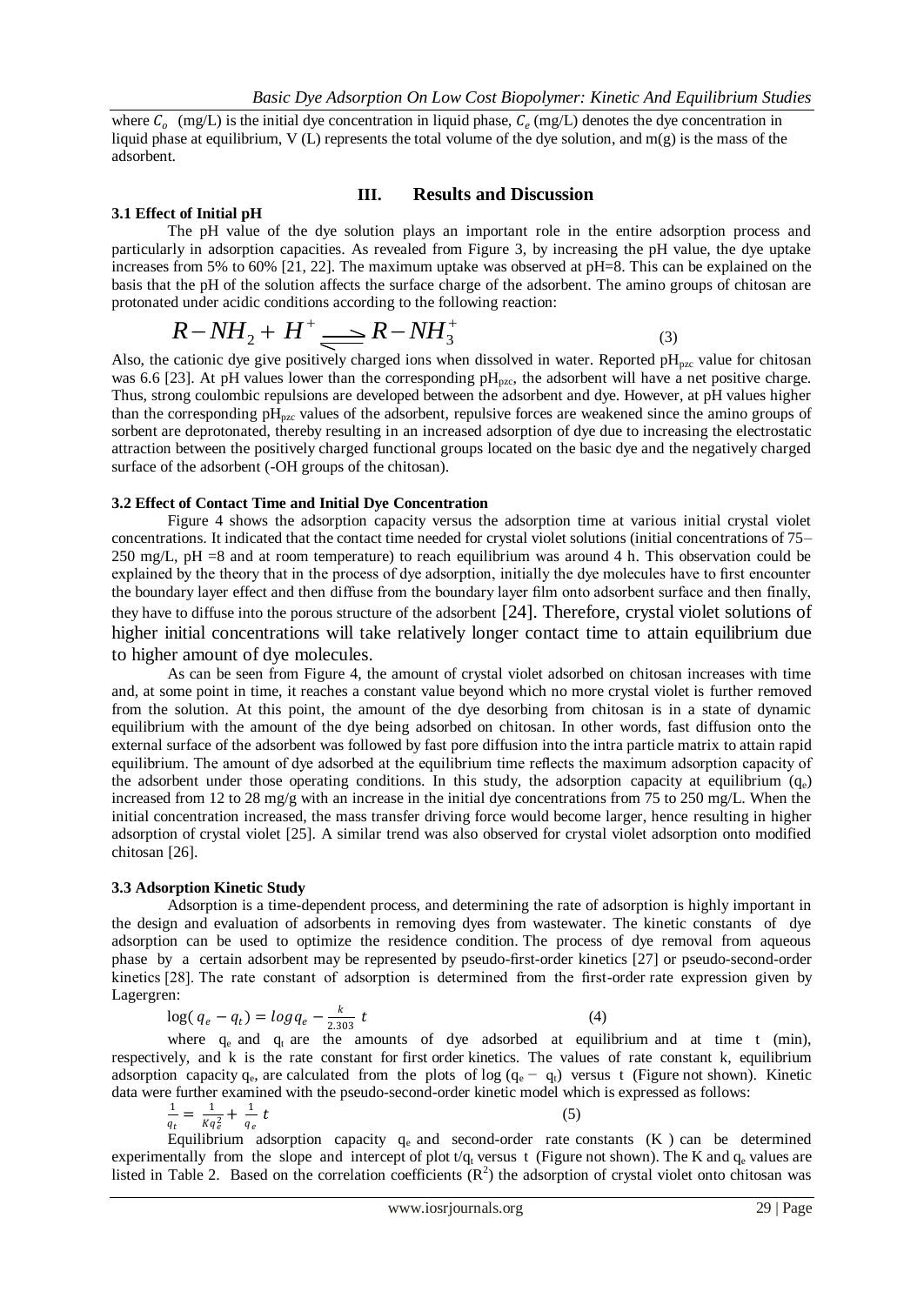best described by the pseudo-second-order kinetics. The pseudo - second order model is based on the assumption that the rate controlling step is a chemical sorption involving valance force by sharing or exchange of electrons between adsorbent and adsorbate [29, 30].

Intraparticle diffusion model based on the theory proposed by Weber and Morris [31] was tested to identify the diffusion mechanism. It is an empirically found functional relationship, common to the most adsorption processes, where uptake varies almost proportionally with  $t^{1/2}$  rather than with the contact time *t*. According to this theory:

 $q_t = k_p t^{1/2}$  $\frac{1}{2} + C$  (6) where  $k_p$  (mg/g min<sup>1/2</sup>) is the intraparticle diffusion rate constant.

The intraparticle diffusion model rate constant,  $K_p$  is obtained from the slope of the straight line of  $q_i$ Versus  $t^{1/2}$  (Figure 5). Values of intercept, *C*, give an idea about the thickness of boundary layer, i.e., larger the intercept, greater is the boundary layer effect [32]. The  $R^2$  value (Table 2) obtained were high and agreed satisfactorily well for intraparticle diffusion model. The first, sharper portion is the instantaneous adsorption or external surface adsorption. The second portion is the gradual adsorption stage where intraparticle diffusion is the rate limiting. In some cases, the third portion exists, which is the final equilibrium stage where intraparticle diffusion starts to slow down due to the extremely low adsorbate concentrations left in the solutions [33]. As can be seen from Figure 6, the linear line did not pass through the origin and this deviation from the or near saturation might be due to the difference in the mass transfer rate in the initial and final stages of adsorption [34]. This suggested that the overall rate of the adsorption process was controlled by chemisorption which involved valency forces through sharing or exchange of electrons between the sorbent and sorbate [35].

The diffusion coefficients for the intraparticle transport of crystal violet within the pore of chitosan have been calculated at different initial concentrations by employing the following equation [36].

$$
t_{1/2} = \frac{0.03 r_0^2}{D} \tag{7}
$$

where  $t^{1/2}$  is the time (min) for half adsorption of crystal violet, r<sub>o</sub> is the radius of the adsorbent particle in cm and D is the diffusion coefficient with unit  $m^2/m$ in. For the calculation of r value, it was assumed that the solid phase consists of particle which is spherical in nature. For the present study, the pore diffusion coefficient values obtained from equation (7) are given in Table (2). The values of diffusion coefficient for adsorption of crystal violet were found under common experimental conditions to be close to 10-18. This was attributed to the larger molecular size of the present system, the factor that slows down in diffusion rate. In addition, the present molecules have more complex structures (adsorbate), and therefore its strong interaction with chitosan surface reduces its mobility [37].

# **3.4 Equilibrium isotherm studies:**

Adsorption isotherms, or equilibrium data, are the fundamental requirements for the design of adsorption system. Four models, namely, Langmuir, Freundlich, Temkin and Dubinin- Radushkevitch were selected for the biosorption process. Langmuir isotherm assumes monolayer adsorption onto a surface containing a finite number of adsorption sites of uniform strategies of adsorption with no transmigration of adsorbate in the plane of surface [38]. The linear form of Langmuir isotherm equation is given as:

$$
\frac{c_e}{q_e} = \frac{1}{\varrho_0 \kappa_L} + \frac{1}{\varrho_o} C_e
$$
\n(8)

where  $C_e$  is the equilibrium concentration of the adsorbate (mg/l),  $q_e$  is the amount of adsorbate adsorbed per unit mass of adsorbent (mg/g), *Q*<sup>o</sup> and *K<sup>L</sup>* are Langmuir constants related to adsorption capacity and rate of adsorption, respectively.

When  $C_e/q_e$  is plotted against  $C_e$ , a straight line with slope of  $1/Q_o$  is obtained. The Langmuir constants Q<sup>o</sup> and K<sup>L</sup> were calculated from the slope and intercept of Equation 8. The results are shown in Table 3. From this table, the values of  $K_L$  increased by increasing the temperature from 293K to 323K. The results imply that the affinity of the binding sites for crystal violet is enhanced with temperature.

The Freunlich isotherm is commonly used to describe the adsorption characteristics of multilayer and heterogeneous surfaces. The well – known logarithmic form of the Freundlich isotherm is given by the following equation [39]:

$$
\log q_e = \log K_F + \left(\frac{1}{r}\right) \log C_e \tag{9}
$$

where  $C_e$  and  $q_e$  are defined in the same manner as in the Langmuir equation, Freundlich constant,  $K_F$ , is the adsorption capacity of the adsorbent which can be defined as the adsorption or distribution coefficient and represents the quantity of dye adsorbed onto activated carbon for a unit equilibrium concentration, 1/*n* is another constant related to surface heterogeneity. In most cases the exponent between  $1 < n < 10$  shows beneficial adsorption. When log  $q_e$  is plotted against log  $C_e$ , the constants  $(K_F \text{ and } 1/n)$  are determined from the slope and intercept (Table 3). The results showed that  $K_F$  values decreased by increasing the temperature and n values varied between  $1.8 - 3.6$ .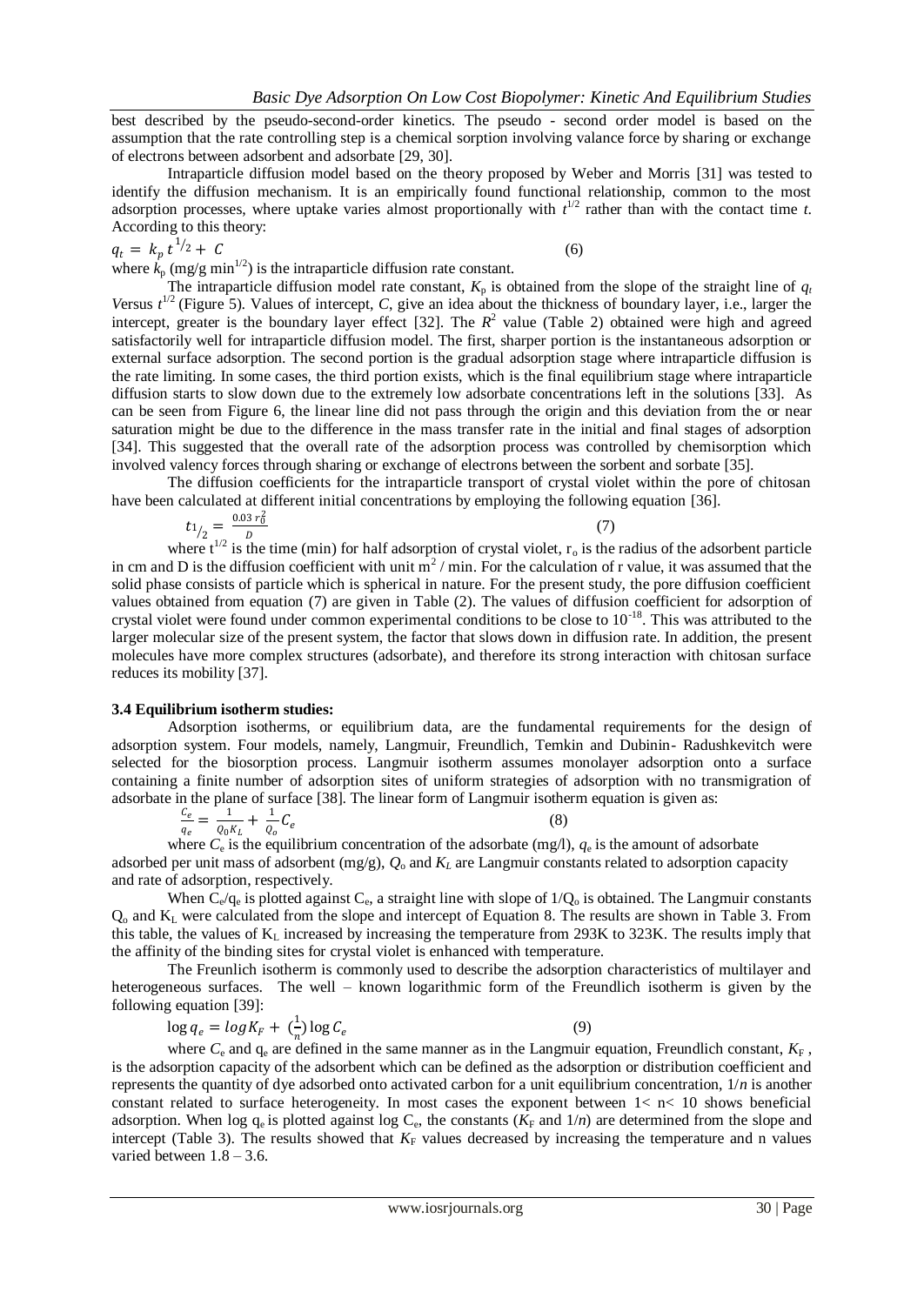Temkin and Pyzhev considered the effects of indirect adsorbate/adsorbate interactions on adsorption isotherms. The heat of adsorption of all the molecules in the layer would decrease linearly with coverage due to adsorbate/adsorbate interactions [40]. The Temkin isotherm has been used in the form as follows:

$$
q_e = \left(\frac{RT}{b}\right) \ln(AC_e) \tag{10}
$$

where  $B = RT/b$  and is related to the heat of adsorption, *R* is the gas constant (8.31 J/mol K) and *T* (K) is the absolute temperature, A is the equilibrium binding constant (L/mg). A plot of  $q_e$  versus ln  $C_e$  enables the determination of the constants A and B.

Another popular equation for the analysis of isotherms of a high degree of rectangularity is that proposed by Dubinin and Radushkevich as follow [41]:

 $q_e = q_s \exp(-B\varepsilon^2)$  $^{2}$ ) (11) where *ε* can be correlated:  $\varepsilon = RT \ln \left[ 1 + \frac{1}{C_e} \right]$  $\sqrt{c}$  (12)

The constant *B* gives the mean free energy *E* of sorption per molecule of the sorbate when it is transferred to the surface of the solid from infinity in the solution and can be computed by using the relationship:

$$
E = \frac{1}{\sqrt{2B}}
$$
(13)

The D-R isotherm constants, *B* and  $q_s$ , calculated from the slope and intercept of the plot between ln  $q_e$  and  $\epsilon 2$ are recorded in Table 3. The values of porosity factor (*K)* less than unity indicated a micro- and mesoporous chitosan surface [42]. The values of the mean free energy of sorption (E) calculated from equation 13 indicates that the adsorption process follows a chemical adsorption.

Table 3 summarizes all the constants and correlation coefficients,  $R^2$  of the four isotherm models used. The Langmuir model yielded the best fit with  $R^2$  values equal or higher than 0.99, as compared to the other three models. Conformation of the experimental data into Langmuir isotherm equation indicated the homogeneous nature of chitosan surface, which postulate chemisorptions on a set of well defined localized sorption energies independent of surface coverage and no interaction between adsorbed molecules.[43,44,45].

#### **3.5 Adsorption thermodynamic study**

Thermodynamic data can be obtained from Langmuir equations. Langmuir constant  $K<sub>L</sub>$  is related to the enthalpy of adsorption. Therefore, thermodynamic parameters such as change in standard free energy (∆G◦), enthalpy change (∆H◦), and entropy change (∆S◦) can be determined using the following equations:

 $\Delta G_{ads} = -RT \ln K_L$  (14)  $\Delta G^{\circ} = \Delta H^{\circ} - T \Delta S^{\circ}$  (15)

where R (8.31 KJ/mol)) is the gas constant, T (K) is the absolute temperature, and  $K_1$  (L/g) is the standard thermodynamic equilibrium constant defined by  $q_e/C_e$ . By plotting a graph of ln  $K_L$  versus1/T, the values ∆H◦ and ∆S◦ can be estimated from the slopes and intercepts (Figure 6). The results of ∆G◦, ∆H◦, and ∆S◦ are listed in Table 4. The negative values of ∆G◦ obtained from Equation (15) confirm the feasibility and spontaneous nature of the adsorption of crystal violet onto chitosan. The positive values of ∆H confirm the endothermic nature of adsorption process. Moreover, the positive value of ∆S◦ shows increased disorder at the solid–solution interface during the adsorption of dye under the experimental conditions. **[**46].

#### **3.6 Effect of temperature on adsorption capacity of chitosan**

A study of the temperature dependence of adsorption process gives valuable information about the enthalpy during adsorption. The effect of temperature on the adsorption isotherm was studied by carrying out a series of isotherms at 293, 313 and 323 K as shown in Figure 7. At temperature 323K, more dye strongly adsorbed by chitosan and thus induced a higher  $Q_0$  value (Table 4). This process was endothermic, where increasing the temperature increases the value of  $Q<sub>o</sub>$ .

It was explained that as temperature increased a strong tendency for the formation of monolayer adsorption process occurs [47, 48]. The increase in temperature would increase the mobility of the large dye ions as well as produce a swelling effect within the internal structure of the chitosan, thus enabling the large dye molecules to penetrate further [49]. Therefore, increasing the temperature largely depends on the chemical interaction between the functional groups on the adsorbent surface and the adsorbate. This leads to an increase in the diffusion rate of the adsorbate into the pores.

#### **3.7 Characterization of the adsorbent**

Figure 8 represents the FTIR spectra of chitosan (400-4000cm<sup>-1</sup>). The wide band at 3414cm<sup>-1</sup> shown in the spectrum is attributed to stretching vibration of hydroxyl group of chitosan. The small band at 3754cm<sup>-1</sup> is due to stretching vibration of N-H groups. The band at 2927cm<sup>-1</sup> is assigned to C-H stretching vibration of polymer backbone. The other band at 1427cm<sup>-1</sup> is due to C-H bending. The bands observed at 1630 and, 1380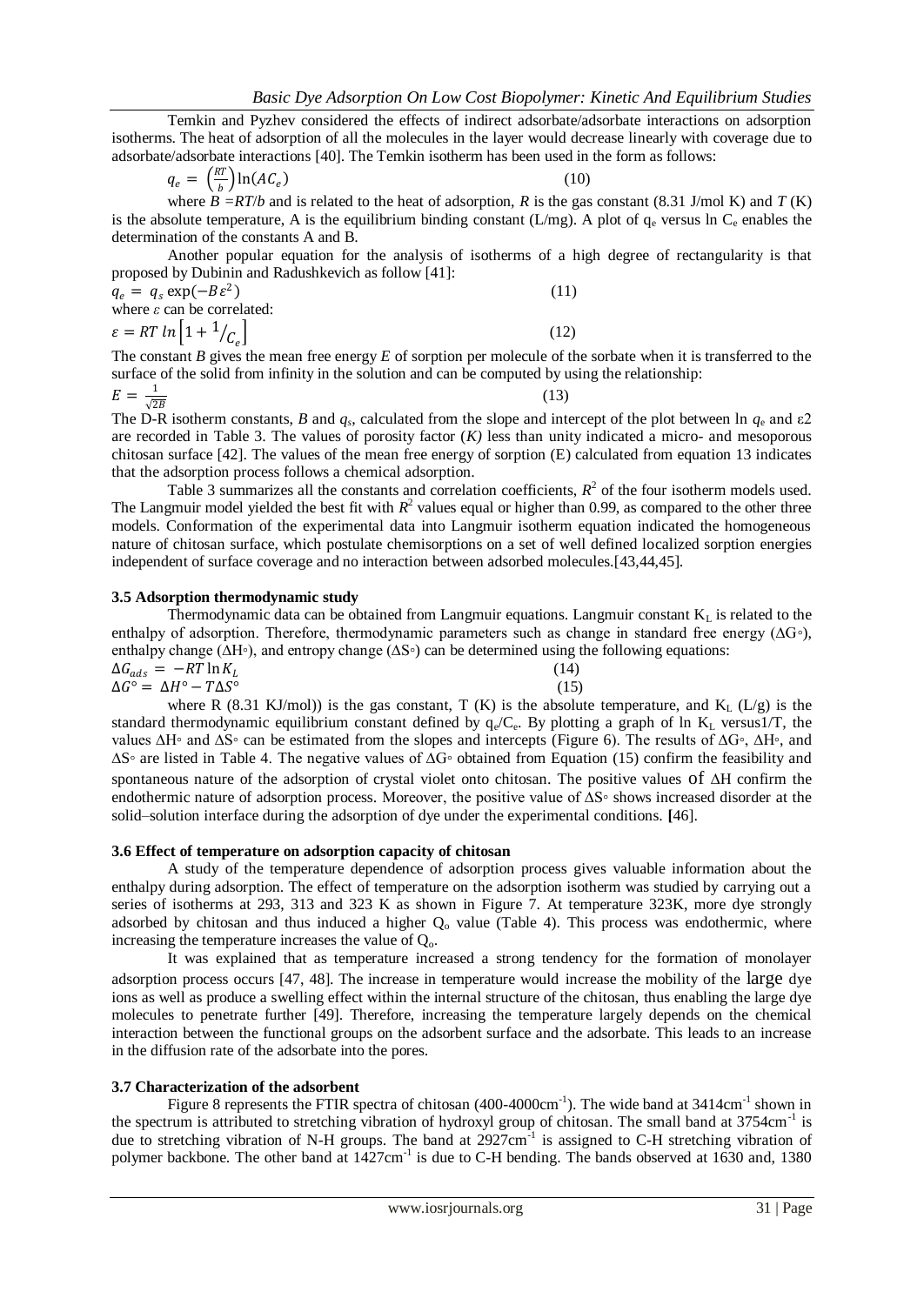cm<sup>-1</sup> correspond to (-NH stretching vibration). Note in the spectrum of chitosan that the presence of two bands, one at 1154cm<sup>-1</sup> and another at 1036cm<sup>-1</sup>, probably indicates stretching vibrations of C=O groups. [50, 51].

The SEM micrograph of chitosan is presented in Figure 9, the micrograph showed that the biopolymer has a heterogeneous, smooth and fibril structure. Chitosan is a linear homopolymer of  $\beta$ - (1,4)-2- amino -2deoxy - D- glucose, and it is similar to cellulose in morphology.

Figure 10 illustrates the TG-DTG curve of chitosan which represents the stages of decomposition behavior. This figure shows weight losses at three different stages. By heating the material up to  $100^{\circ}$ C, the first weight loss (5.26%) has been due to the elimination of moisture. The second stage of decomposition from 216-  $316^{\circ}$ C, corresponds to weight loss of 24.5% was due to the depolymerization reaction. In the third stage from 316-600 °C, reported a weight loss of 10.08% .Chitosan is thermally stable up to  $600$  °C [52].

The BET surface area of chitosan was found to be 131 m<sup>2</sup>/g with total pore volume of 0.108cm<sup>3</sup>/g. The pore size distribution of is shown in Figure 11. The first peak was detected at 18Ǻ which implies to micropore character. The second and third peak occurred at pore diameter ranging between  $25 - 43 \text{ Å}$  reflects the mesopore character. This mesopore character enhances the mass transfer of the dye to the adsorption sites in the adsorption process.

#### **IV. Conclusion**

In this study, the adsorption of crystal violet onto chitosan was investigated by looking into equilibrium, thermodynamics, and kinetic process. The adsorption experiments confirm that chitosan is effective for the adsorption of basic dye from aqueous solution. The results indicate that the Langmuir model describes the adsorption of crystal violet extremely well. The kinetic studies showed that the adsorption of chitosan followed pseudo – second order kinetics. The value of mean free energy E, evaluated by Dubinin – Radushkevitch suggest that the process follows a chemical sorption process. The adsorption of crystal violet onto chitosan was dependent on solution pH, contact time and initial dye concentration. The negative value of ∆G° confirms the spontaneous nature of the adsorption process. The positive ∆H° value confirmed the endothermic nature of the adsorption interaction, whereas the positive ∆S° value showed the increased randomness at the solid – solution interface during the adsorption process.

#### **References**

- [1.] G.Thompson , J. Swai , M. Kay and C.F.Forster , The treatment of pulp and paper mill effluent a review, *Biores. Tech.*, 98, 2001, 275-286.
- [2.] T. Robinson, G. McMullen G, R. Marchant, and P. Nigma, Remediation of dyes in textile effluent: a critical review on current treatment technologies with a proposed alternative, *Biores. Tech.*, 77, 2001, 247-255.
- [3.] M. Ali,and T.R. Sreekrishnan, Aquatic toxicity from pulp and paper mill effluents, a review, *Adv. Envir.*, 5, 2001, 175-196.
- [4.] D. Pokhrel, and T. Virraghavan, Treatment of pulp and paper mill waste water a review, *Sci. Total Envir*,333, 2004, 37-58.
- [5.] I.D. Mall, V.C. Sriuastava , N.K Agarwal ,and I.M. Mishra, Removal of congo red from aqueous solution by bagasse fly ash and activated carbon: Kinetic study and equilibrium isotherm analyses. *Chemo.*, 61, 2005, 499-501.
- [6.] G.V. Franks, Stimulant sensitive flocculation and consolidation for improved solid / liquid separation, *J.of Coll. and Int. Sci.*, 292, 2005, 598-603.
- [7.] Z.Aksu, Application of biosorption for the removal of organic pollutants a review. *Pro. Biochem.* **,**40, 2005, 997-1026.
- [8.] J.Synowieck ,and N.A.Al Khateeb, Production, properties, and some new applications of chitin and its derivatives. *Crit. Rev. Food Sci.*, N Utr 43, 2001,145-171.
- [9.] M. Rinaudo , Chitin and chitosan part I. Properties and application. *Prog. Poly. Sci.*, 31, 2006, 603-632.
- [10.] A. Martino A, P.G. Gifferi, and G. Spagna, Immobilization of β glucosidase from a commercial preparation.Part 2. Optimization of the immobilization process on chitosan . *Proc. Biochem.*, 31,1996, 287-293.
- [11.] C. Grégorio, G. Frédéric, R. Capucine, M. Bernard M, A. Oliver,M.C. Nadia, D.G.Francois, and M.B. Pierre ,The removal of Basic blue 3 from aqueous solutions by chitosan – based adsorbent: Bach studies *J. of Haz.Mat.* ,153, 2008, 96-106.
- [12.] K.S Tapan, C.B Nikhli, K. Subarna, G.A Mahmooda, I. Hidek, and F. Yoshinobu, Adsorption of Methyl Orange onto chitosan from aqueous solution. *J. of Water Res. and Prot.*, 2, 2010, 898-906.
- [13.] S .Zheng, Z. Yang, D.H.Jo, and Y.H Park, Removal of chlorophenols from ground water by chitosan sorption. *Water. Res*., 38, 2004, 2315-2322.
- [14.] W .Li, Z .Junping, and W. Aiin, Removal of methylene blue from aqueous solution using chitosan –g- poly (acrylic acid) montmorillonite super adsorbent nanocomposite. *Coll. and Surf A: Phy. Eng. Asp*.**,** 322, 2008, 47-53.
- [15.] Saeed A, Sharif M, M Iqbal, Application potential of grapefruit peel as dye sorbet: Kinetics, equilibrium and mechanisms of crystal violet adsorption. *J. of Haz. Mat.*,179 (1-3), 2010, 564-572.
- [16.] R .Ahmad, Studies and adsorption of Crystal violet dye from aqueous solution onto coniferous pinus bark powder (CPBP). *J.of Haarz.Mat*.**,** 171 (1-3), 2009, 767-773.
- [17.] Q .Wu, Z .Shan, M .Shen, S.J.Li, and H.Chen, Biosorption of direct scarlet dye on magnetically modified Saccharomyces cerevisial cells. *Chin. J. of Biotech.* **,** 25 (10), 2009,1477-1482.
- [18.] R.H Rodde, A. Einbu, and K.M Varum, A seasonal study of the chemical composition and chitin quality of shrimp shells obtained from northern shrimp. (Pandalus borealis). *Carboh. Poly.*, 71, 2008, 388-393.
- [19.] H.Struszczyk, Microcrystalline chitosan. *Int. J. of Appl. Poly. Sci.,* 33, 1987, 177-189.
- [20.] S .Rengaraj, M. Seung- Hyeon, and S. Sivabalm, Agricultural solid waste for the removal of organics: adsorption of phenol from water and wastewater by palm seed coat activated carbon. *Was.Manag.*, 22, 2002, 543–548.
- [21.] Z. K George,and K.L Nikolaos. Reactive and basic dyes removal by sorption onto chitosan derivates. *J. of Coll. and Int. Sci.*, 331, 2009, 32-39.
- [22.] B .Zehra, Ö. Coşan, S .Yoldaş, and Y .Kadi**r,** Sorption of malachite green on chitosan bead. *J.of Haz. Mat.*, 154, 2008, 254-261.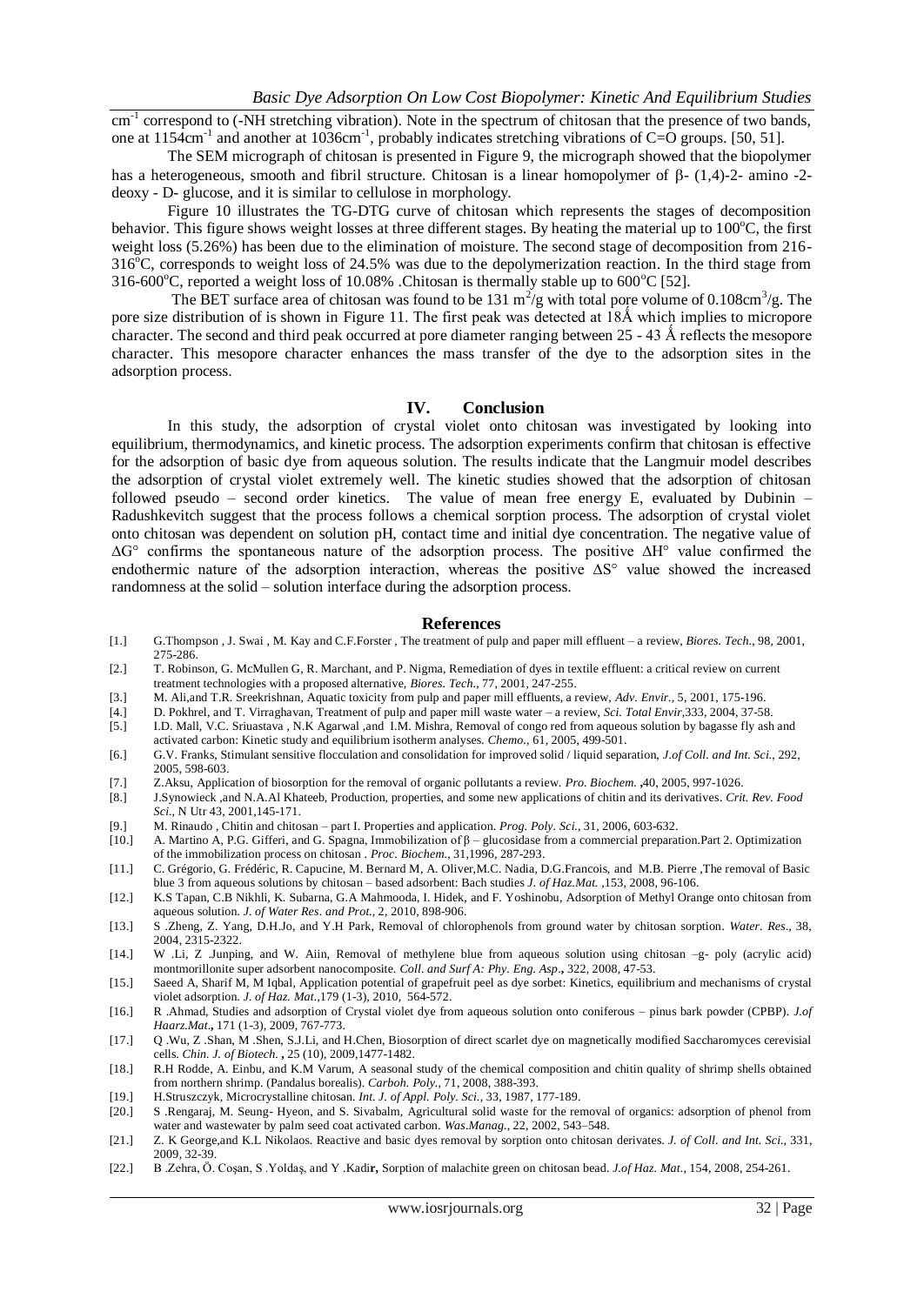- [23.] G .Z Kyzas, and N.K Lazaridis, Reactive and basic dye removal by sorption onto chitosan derivatives. *J. of Coll. and Int. Sci.*, 331*,* 2009, 32-39.
- [24.] K .Azlan, W.N Wan SAIME, and L.L Ken, Chitosan and chemically modified chitosan beads for acid dyes sorption. *J. of Envi.Sci.,* 21, 2009, 296-302.
- [25.] P. Monvisade, and P. Siriphannon, Chitosan intercalated montmorillonite: Preparation, characterization and cationic dye adsorption. *App. Clay. Sci.*, 42, 2009, 427-431.
- [26.] A.C Chao, S.S Shyu, Y.C Lin,and F.L Mi, Enzymatic grafting of carboxyl groups onto chitosan to confer on chitosan the property of a cationic dye adsorbent. *Bior.Tech.*, 91, 2004, 157-162.
- [27.] B. K Nandi, A. Goswami A, and M.K Purkait, Removal of cationic dyes from aqueous solutions by kaolin: Kinetic and equilibrium studies. *Appl. Clay. Sci.,* 42, 2009, 583-590.
- [28.] N. Barka, A. Assabbane, A. Nounah, L. Laanab, and Y. AitI chou, Removal of textile dyes from aqueous solutions by natural phosphate as a new adsorbent. *Desal*., 235, 2009, 264-275.
- [29.] L.Yonghui, H. Yingbing, H. Guomin, T. Qijian, and H. Wenyong. Removal of crystal violet from aqueous solution using powdered mycelial biomass of ceriporia Lacerata P2. *J. of Envi. Sci*., 23 (12), 2011, 2055-2062**.**
- [30.] A. Zhang, and Y. Fang, Adsorption orientations and interactions of methyl orange on negatively and positively charged colloidal silver particles. *J. of Coll. and Int. Sci.,* 305, 2007, 270-274.
- [31.] W.J. Weber and J.C. S Morris, Proceedings of International Conference on Water Pollution Symposium. 2, Pergamon, Oxford, , 1962, 231–266.
- [32.] T .Akar, I. Tosun, Z. Kaynak, E .Ozkara, O. Yeni, and E.N Sahin, An attractive agro- industrial byproduct in environmental cleanup: Dye biosorption potential of untreated olive pomace. *J. of Haz.Mat.*, 166 (2-3), 2009, 1217-1225.
- [33.] W.T .Tsai, K.J. Hsien and J.M .Yang, Silica adsorbent prepared from spent diatomaceous earth and its application to removal of dye from aqueous solution*. J. of Coll. and Int. Sci.*, 275 (2), 2004, 428-433.
- [34.] M.S Chiou, and G.S Chuang. **"**Competitive adsorption of dye metanil yellow and RB15 in acid solutions on chemically cross linked chitosan beads." *Chemosphere,* 62, 2001, 731-740.
- [35.] A.R .Cestari, E.F.S, Vieira, A.A .Pinto,and E.C.N. Lopes, Multiple adsorptions of anionic dyes on silica chitosan hybrid 1. Comparative Kinetic data from liquid – and – solid phase models. *J. of Coll. Int. Sci.* 292, 2005, 363-372.
- [36.] D. Rita, N.N. Rao, S.P. Pande, and S.N Kaul, Removal of basic dyes from aqueous medium using a novel polymer Jalshaktr*., Bio, Tech., 97*, 2006, 877-885.
- [37.] D. Mehmet, O.Yasemin, and A. Mahir, Adsorption, Kinetics and mechanism of cationic methyl violet and methylene blue dyes onto sepiolite. *Dyes and Pig.,* 75, 2007, 701-713.
- [38.] A.Mittal, J .Mittal, A. Malviya, D .Kaur, and V. K .Gupta, Adsorption of hazardous dye crystal violet from wastewater by waste materials. *J. of Coll. Int. Sci.,* 343, 2012, 463-473.
- [39.] H.M.F.Freundlich, Über die adsorption in lösungen, *Zeitsdchrift für Physikalische Chemie,* , 57, 1906, 385-470.
- [40.] C.Aharoni, and D.L. Sparks, Kinetics of soil chemical process. A theoretical treatment. In Rates of Soil Chemical Processes DL. Sparks, D.L. Suarez (Eds). *Soil Science Society of America*, *Special Publication*, 1991, 27, (SSSA Madison, WI1-18.
- [41.] M.M Dubinin, and L.V Radushkevitch, Equation of the characteristic curve of activated charcoal. *Chem. Zentr*, 1, 1947, 875.
- [42.] B.T .Kim, H.K. Lee, H. Moon, and K.J. Lee, Adsorption of radionuclides from aqueous solutions by inorganic adsorbents. *Sep.Purif. Tech.,* 30, 1995, 3165-3182.
- [43.] S.L.Y Ling, C.Y .Yee, and H.S. Eng, Removal of a Cationic Dye using Deacetylated Chitin (Chitosan). *J. of Appl. Sci.*, 11, 7, 2011, 1445-1448.
- [44.] G. Crini, C. Robert, F. Crimbert , B. Martel , O. Adam ,and T. De Ciorgi , The removal of basic blue 3 from aqueous solutions by chitosan – based adsorbent: batch studies. *J. of Haz. Mat.*, 153, 2007, 96-106.
- [45.] U. Ilhan , and G. Fuat, Kinetics and thermodynamics of the adsorption of some dyestuffs, and p- nitrophenol by chitosan and MCM – Chitosan from aqueous solution. *J .of Coll. and Int. Sci.***,** *2*47, 2004, 398-412.
- [46.] Y.S.Ho, T.H.Chiang,and Y.M.Hsueh, Removal of basic dye from aqueous solution using tree fern as a biosorbent. *Proc. Bioch.*, 49, 2005, 119-124.
- [47.] G. Annadurai, Adsorption of basic dye on strongly chelating polymer: Batch kinetic studies. *Iran Poly.*, 11, 2002, 237-244.
- [48.] G. Annadurai G, L.Y. Ling, and J.F. Lee, Adsorption of reactive dye from an aqueous solution by chitosan: isotherm, kinetic and thermodynamic analysis. *J.of Haz. Mat.*, 159, 2008, 337-346.
- [49.] S.M. Venkal , D.M. Indra ,and C.S. Vimal , Use of bagasse fly ash as an adsorption for the removal of brilliant green dye from aqueous solution. *Dye and Pig.***,** 73, 2007, 269-278.
- [50.] W.S. Wan Ngah, and S. Fatinathan , Chitosan flakes and chitosan GLA beads for adsorption of p- nitrophenol in aqueous solution.*Coll. and Surf. A: Physi. and Eng.Asp.,* 277, 2006, 214-222.
- [51.] R. Dolphen, N. Sakkayawong, P. Thiravetyan, and W. Nakbanpok, Adsorption of reactive red 141 from waste water onto modified chitin. *J. of Haz.*, 143, 2007, 250-255.
- [52.] W. Tang, C. Wang,and D. Chem, Kinetic studies on the pyrolysis of chitin and chitosan.*Poly. Degra. and Stab.***,** 87, 2005, 389-394.

#### Table 1: Physicochemical characteristics of chitosan

| <b>Molecular formula</b> | $(C_6H_{11}NO_4)n$                                                    |  |
|--------------------------|-----------------------------------------------------------------------|--|
| Formula weight           | $\sim 160.9$ gmol <sup>-1</sup>                                       |  |
| <b>BET</b> surface area  | $\frac{131 \text{ m}^2 \text{g}^{-1}}{131 \text{ m}^2 \text{g}^{-1}}$ |  |
| Pore volume              | $0.108 \text{ cm}^3/\text{g}$                                         |  |
| Moisture content %       | 1.25                                                                  |  |
| Ash $%$                  | 12                                                                    |  |
| Solubility               | 1% CH <sub>3</sub> COOH                                               |  |
| Pka                      | 6.1                                                                   |  |
| Color                    | Off-white                                                             |  |
| Pore width               | 13.8                                                                  |  |
| Deacetylation            | 85%                                                                   |  |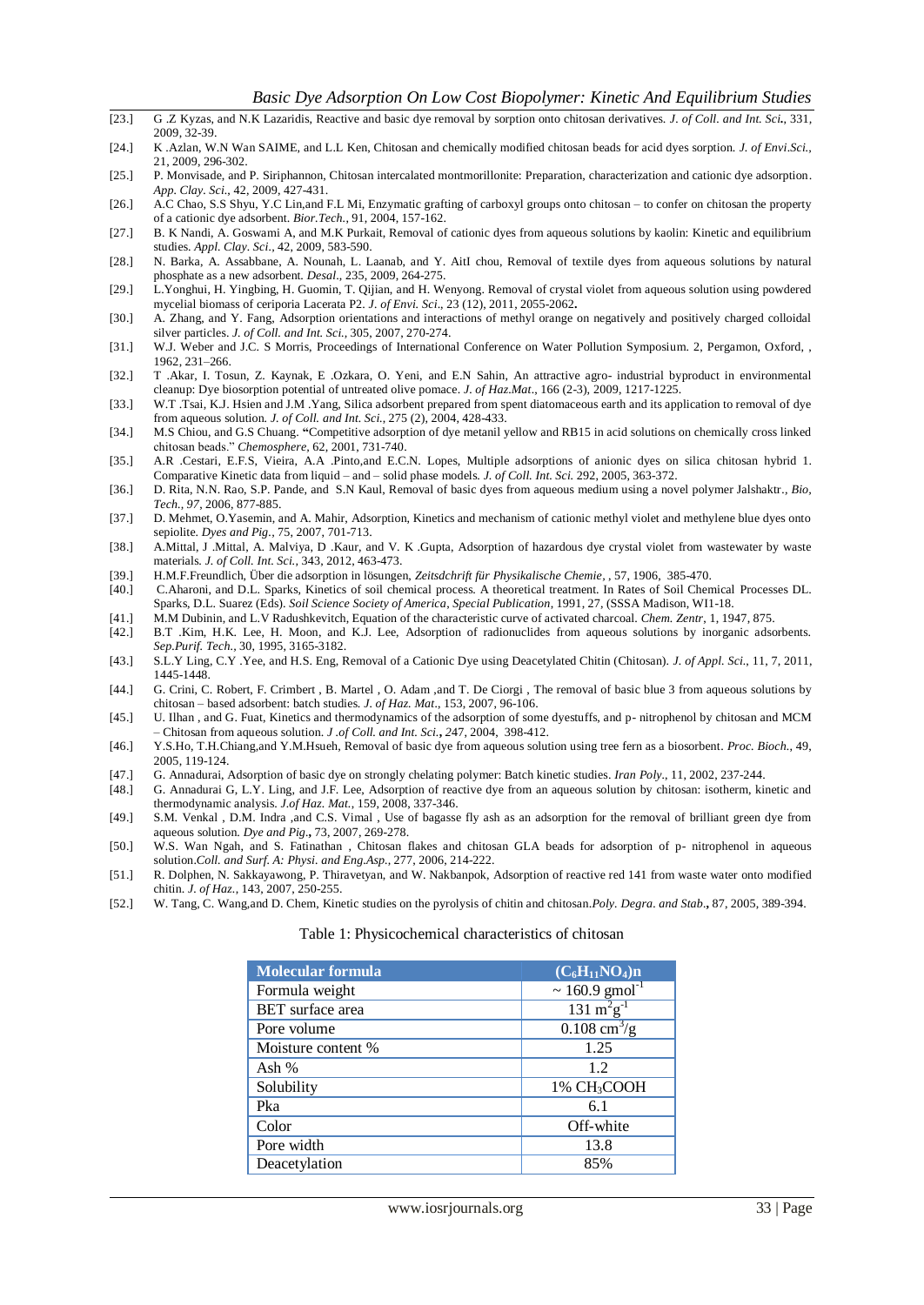| Table 2: Kinetic properties of CV adsorption onto chitosan at different concentrations |                      |                        |                        |
|----------------------------------------------------------------------------------------|----------------------|------------------------|------------------------|
| <b>Kinetic parameters</b>                                                              | $250$ ppm            | 150ppm                 | $75$ ppm               |
| Pseudo-first order                                                                     |                      |                        |                        |
| $k_1(min^{-1})$                                                                        | $1.2 \times 10^{-3}$ | $6.6 \times 10^{-3}$   | $3 \times 10^{-3}$     |
| $q_e$ (mg /g)                                                                          | 57.5                 | 22.38                  | 12.8                   |
| $R^2$                                                                                  | 0.90                 | 0.89                   | 0.88                   |
| Pseudo-second order                                                                    |                      |                        |                        |
| $k_2(g/mg.min)$                                                                        | $7.7 \times 10^{-4}$ | $6.3 \times 10^{-4}$   | $2.2 \times 10^{-4}$   |
| $q_e(mg/g)$                                                                            | 56                   | 24                     | 22                     |
| $R^2$                                                                                  | 0.98                 | 0.98                   | 0.99                   |
| <b>Intraparticle Diffusion</b>                                                         |                      |                        |                        |
| $k_p$ (mg min <sup>0.5</sup> /g)                                                       | 1.5                  | 1.4                    | 0.7                    |
| $\mathsf{C}$                                                                           | 1.8                  | 1.4                    |                        |
| $D(m^2/min)$                                                                           | $6.2\times10^{-18}$  | $2.16 \times 10^{-18}$ | $0.63 \times 10^{-18}$ |
| $R^2$                                                                                  | 0.99                 | 0.98                   | 0.99                   |

*Basic Dye Adsorption On Low Cost Biopolymer: Kinetic And Equilibrium Studies* 

| Table 3: Summary of Isotherm constants for CV onto Chitosan. |  |  |
|--------------------------------------------------------------|--|--|
|--------------------------------------------------------------|--|--|

|                                         | Temperature $(K)$ |       |       |
|-----------------------------------------|-------------------|-------|-------|
| Langmuir isotherm constant              | 293               | 313   | 323   |
| $Q_0(mg/g)$                             | 19.23             | 20    | 28.5  |
| $K_L$ (L/ mg)                           | 0.346             | 0.83  | 0.413 |
| $R^2$                                   | 0.988             | 0.99  | 0.99  |
| Freundlich isotherm constant            |                   |       |       |
| $K_F$ (mg/ g)                           | 5.01              | 1.2   | 3.16  |
| n                                       | 2.5               | 3.6   | 1.85  |
| $R^2$                                   | 0.92              | 0.89  | 0.91  |
| Tempkin constants                       |                   |       |       |
| A(L/mg)                                 | 2.7               | 1.3   | 1.2   |
| B                                       | 606               | 369   | 215   |
| $R^2$                                   | 0.94              | 0.92  | 0.93  |
| D-R constants                           |                   |       |       |
| q $(mg/g)$<br>-s                        | 71                | 95.7  | 166   |
| $\overline{B \text{ (mol}^2/\text{J})}$ | 0.067             | 0.083 | 0.096 |
| $E$ (KJ/mol)                            | 14.9              | 12    | 10    |
| $\sqrt{2}$<br>$R_{DR}^-$                | 0.94              | 0.96  | 0.93  |

Table 4: Thermodynamic parameters for adsorption of CV onto chitosan ( $C_0 = 100$ ppm)

| Temperature $(K)$ | $\Box H$ (kJ/mol) | $\Box S$ (J/mol K) | $\Box G$ (kJ/mol) |
|-------------------|-------------------|--------------------|-------------------|
| 293               |                   |                    | $-28.84$          |
| 313               |                   | .54                | $-33.09$          |
|                   |                   |                    | . <u>.</u>        |



Figure 1: Chemical Structure of Chitosan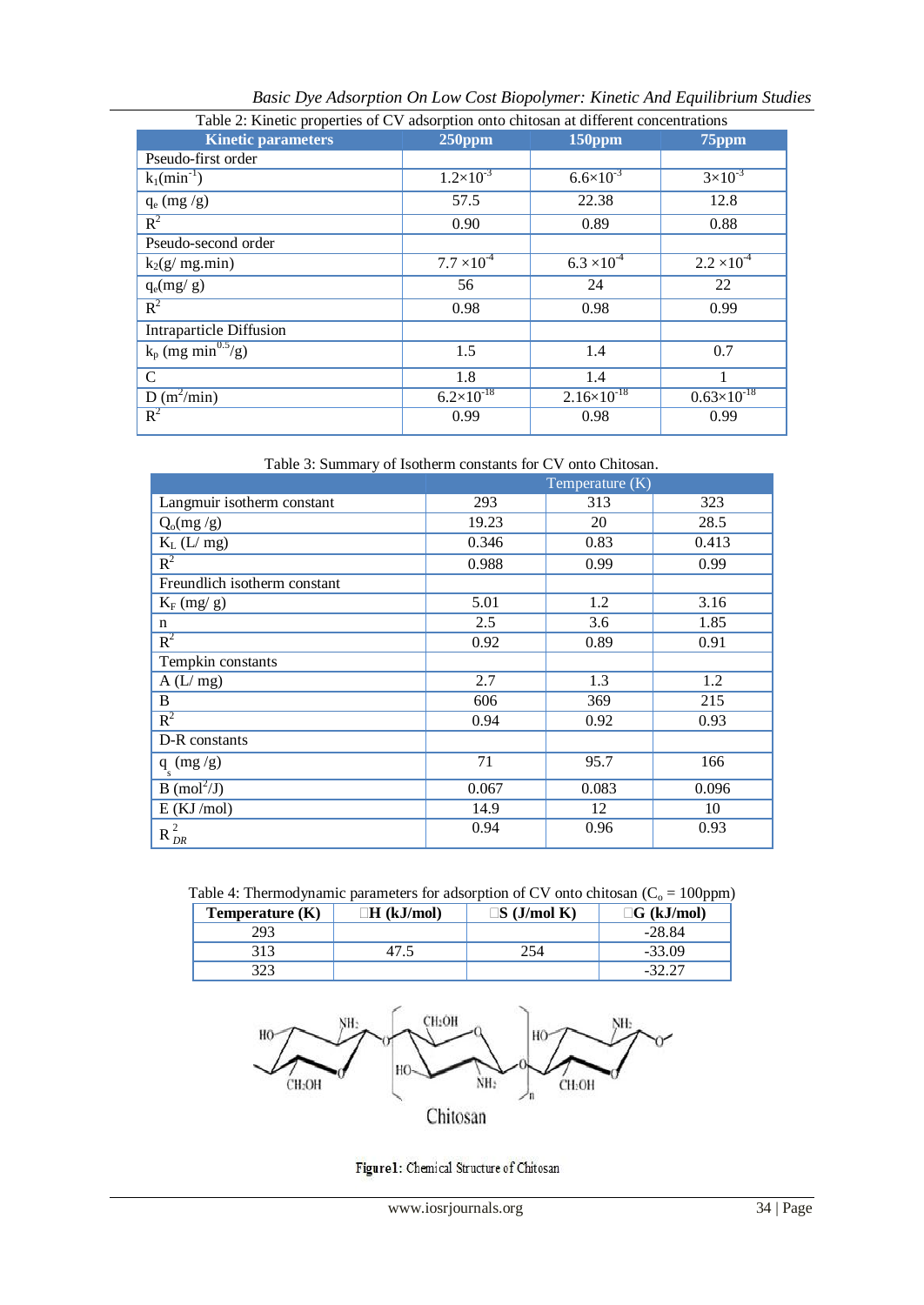

Figure 2: Chemical Structure of Crystal violet



Figure 3: Effect of pH on adsorption of CV onto chitosan



Figure 4: Effect of contact time and initial dye concentration onto chitosan



Figure 5: Effect of intraparticle diffusion on the adsorption of crystal violet



Figure 6: Arrhenius plot of crystal violet onto chitosan